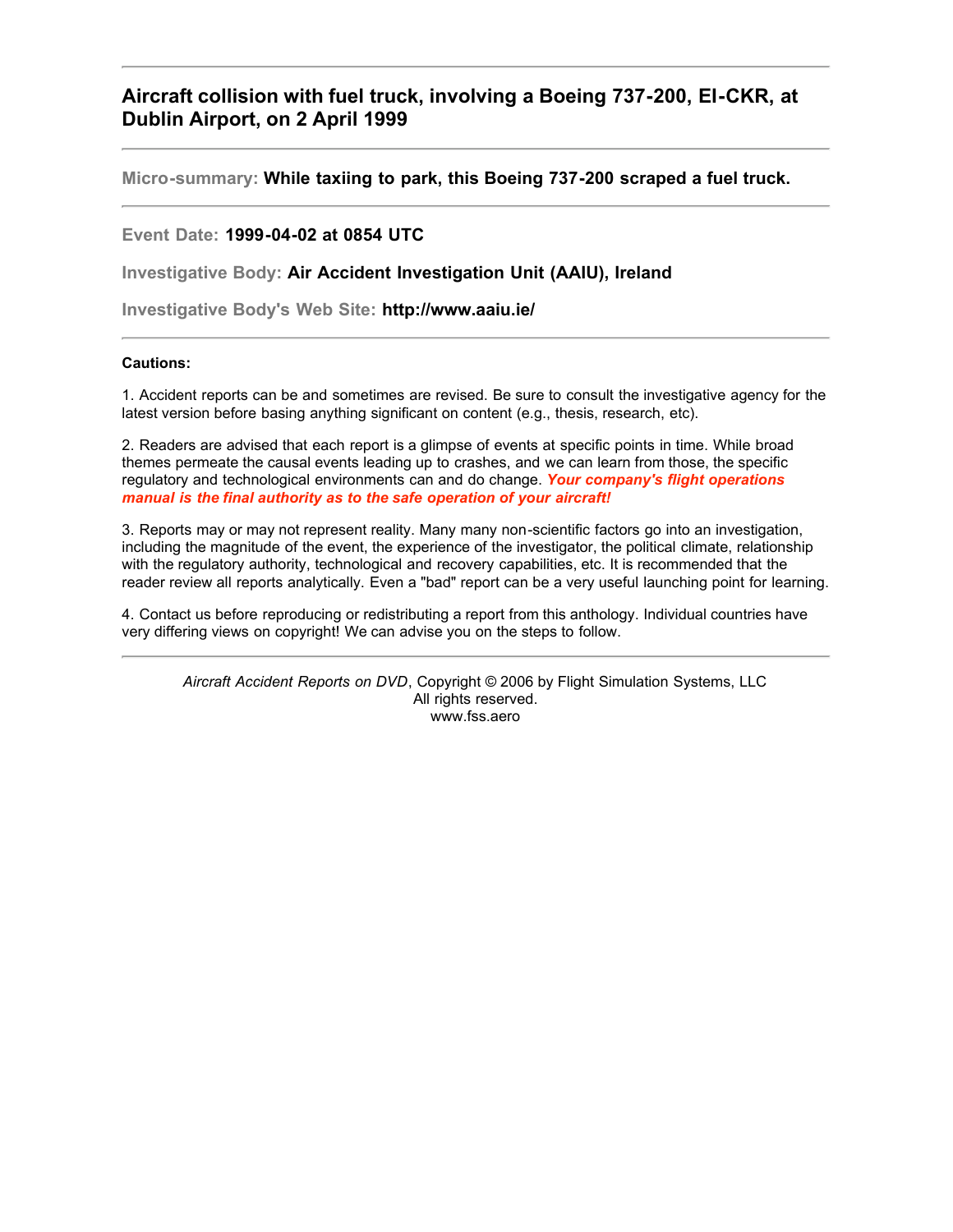| <b>AAIU Report No. 1999/018</b><br><b>AAIU File No.</b> 19990016<br><b>Published</b> | 30/11/1999 |                                         |
|--------------------------------------------------------------------------------------|------------|-----------------------------------------|
| <b>Aircraft Type and Registration:</b>                                               |            | Boeing 737-200 EI-CKR                   |
| Date and Time (UTC):                                                                 |            | 2 April 1999 at 08.54 hrs               |
| <b>Type of Flight:</b>                                                               |            | <b>Public Transport</b>                 |
| <b>Persons on Board:</b>                                                             |            | 130                                     |
| Injuries:                                                                            |            | N <sub>il</sub>                         |
| <b>Nature of Damage:</b>                                                             |            | No damage to the aircraft               |
| <b>Information Source:</b>                                                           |            | Aer Rianta Duty Officer, Dublin Airport |

#### **Synopsis**

The incident was notified to the Air Accident Investigation Unit (AAIU) by the Aer Rianta Duty Airport Manager at 09.07 hours approx. on 2nd April 1999.

The aircraft, which was on a scheduled passenger flight from Stansted, landed on runway 10 at Dublin Airport at 08.51 hours and taxied to Stand 18. On approaching Stand 18 the aircraft struck a fuel truck and trailer which was about to be used to refuel an aircraft on the adjacent Stand 17. The aircraft port wing rode over the top of the trailer causing a small chip to the paint on top of the trailer. There was no apparent damage to the aircraft. The wing then settled clear of the trailer as the passengers exited the aircraft. None of the witnesses present observed the actual moment of impact between the aircraft and the trailer.

#### **1. Factual Information**

### **1.1 History of the Incident**

The aircraft EI-CKR landed on Runway 10 and the Captain taxied the aircraft to Stand 18 via taxiway Bravo One and the inner apron taxiway. As the aircraft taxied forward to the stand the flight crew became aware of another aircraft EI-CNV on Stand 17. Between it and their aircraft was a fuel truck and its trailer. They also observed the marshaller ahead of them and the engineer beside the ground power unit slightly to their right.

As the aircraft continued along the yellow taxiline under the guidance of the marshaller, the port wing approached the rear of the trailer.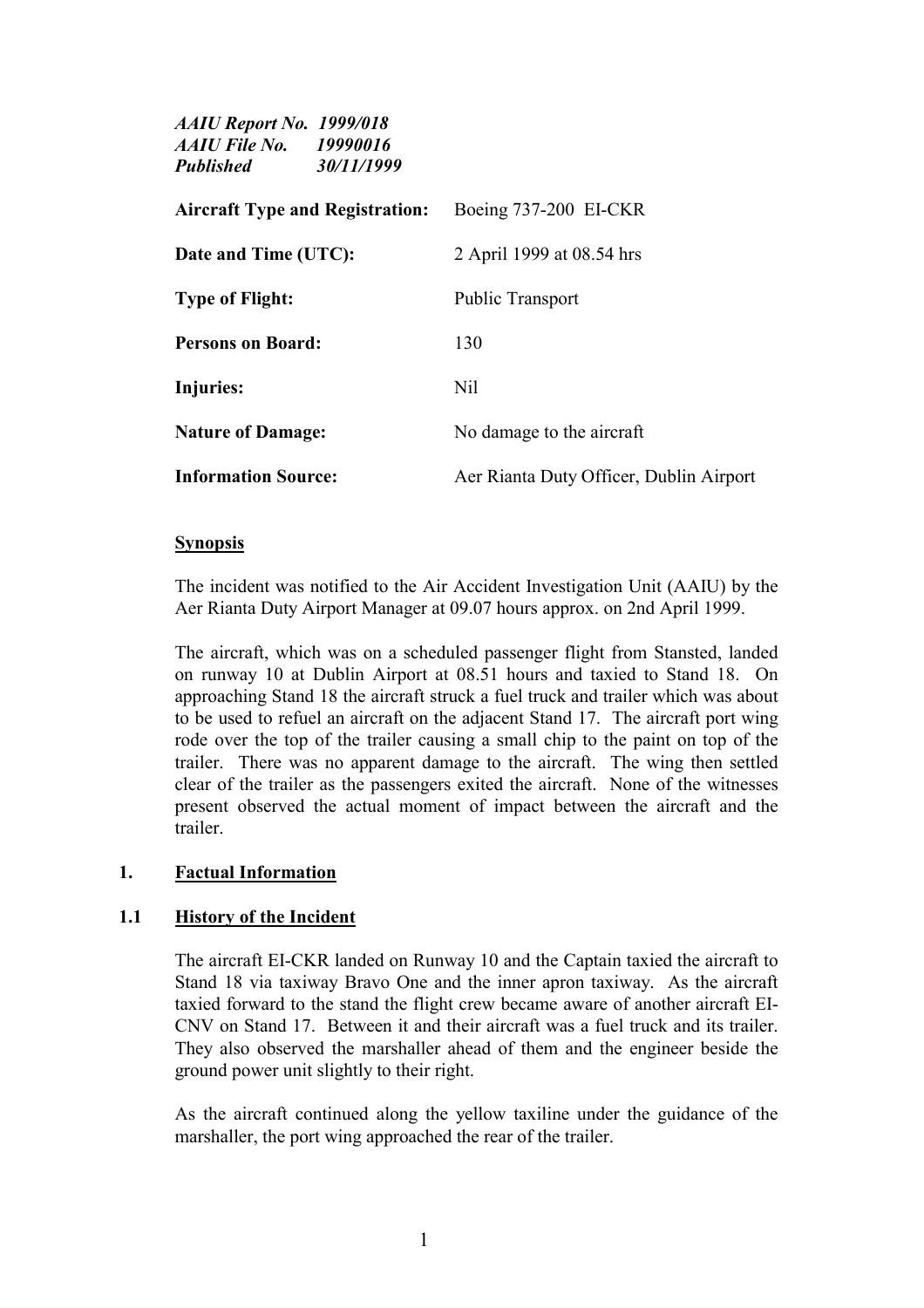The fuel truck operator who was about to refuel the aircraft on Stand 17 had reeled out the fuel hose. When he saw EI-CKR approaching Stand 18 he reeled the hose back in. He went to the rear of the trailer and observed the engineer from Stand 17, with his arms crossed, shouting to the marshaller in order to have EI- CKR brought to an immediate stop. At this point the aircraft braked and came to a stop with the nose wheel practically on the hammerhead (a designated point on stand on which the nose wheel is placed).

As the tip of the port wing neared the top of the trailer the wing forward slat impinged on the trailer top surface causing a small chip of paint to be removed from the trailer top surface. The aircraft settled with the forward slat about 4 inches from the trailer top surface and this distance increased as the passengers disembarked and the aircraft lightened.

At 08.57 hours the First Officer requested ATC clearance for the positioning flight back to Stansted unaware that this incident had taken place.

The Stand 18 engineer informed the Captain of the incident and together they examined the aircraft. At 09.12 hours the Surface Movement Controller (SMC) approved pushback and start but informed the First Officer that there was a fire vehicle behind his aircraft. By this time the Fire Prevention Officer and members of the Airport Police had arrived to preserve the scene and to interview witnesses including the Captain and First Officer. At 09.40 hours both the aircraft on Stands 17 and 18 and the truck and trailer were released by the Duty Airport Manager.

### **1.1.2 Eyewitness recollections**

Personnel who were on or in the general vicinity of the stand at the time in question were interviewed, over a number of days, after the accident. See FIG 1. for probable location of witnesses.

The Aircraft Operator's ramp co-ordinator (Witness No 2) assistant ramp coordinator (Witness No 9), and line foreman (Witness No 4) arrived following the incident.

The ramp co-ordinator was notified of a power failure in the baggage hall area at 07.30 hours. Every available person was drafted into the Aircraft Operator's baggage area. They had to use flash lamps up through the belt shaft to try and clear the luggage down to the baggage hall.

He said power was reconnected at 08.50 hrs and his area was the last area to be connected. When he examined the fuel trailer and aircraft he found the wing and trailer 6 inches apart. At 09.10 hours the fire service, Airport Police and Fire Prevention Office (FPO) arrived. The doors of the aircraft had been closed in preparation for departure. The Captain was seeking push-back clearance.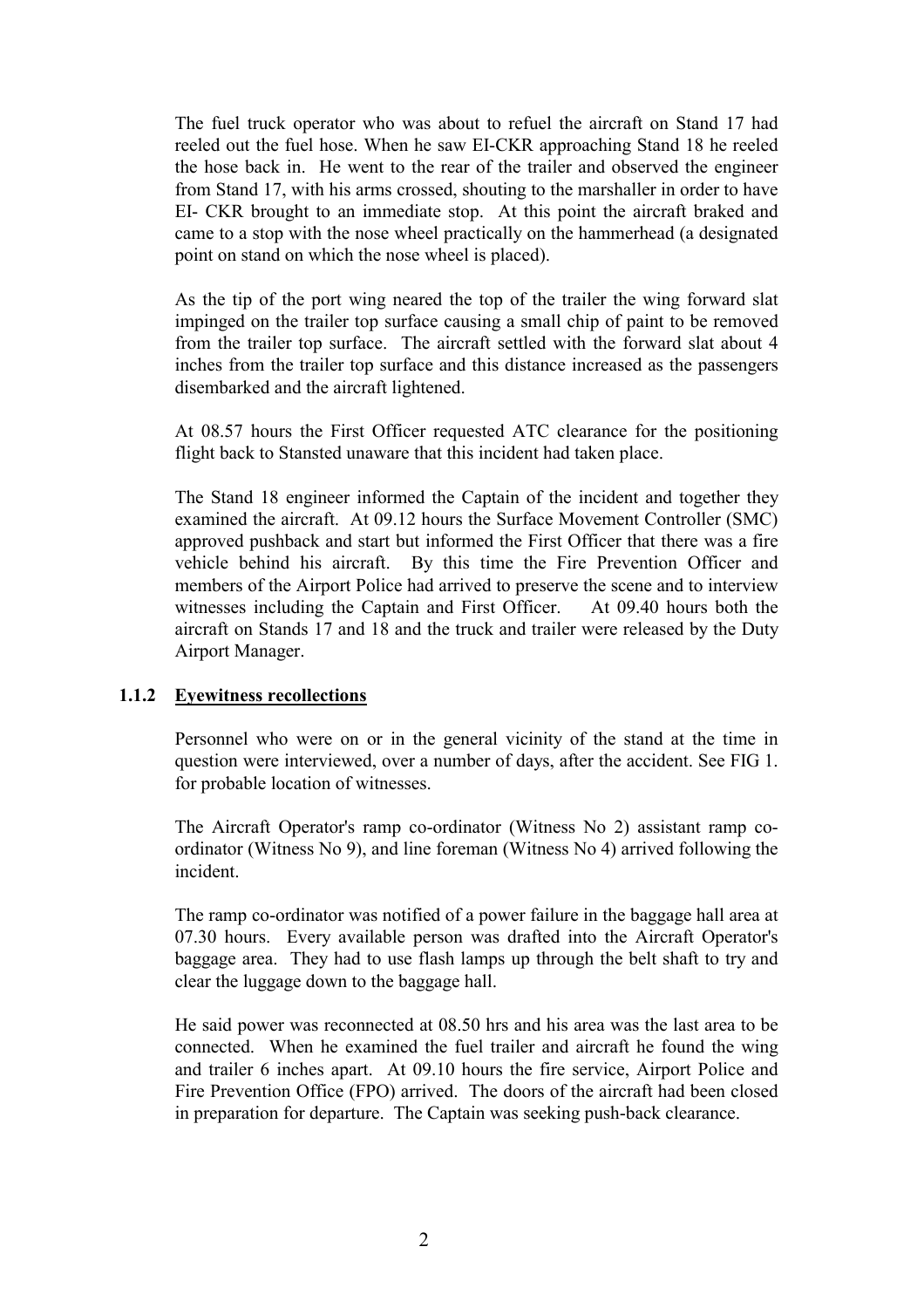The assistant ramp co-ordinator was at Boarding Gate A12 at the time of the incident. After handing a load sheet to the Captain of the aircraft on Stand 16 he went to talk to the fuel truck operator. He observed that at that time there was about 1" to 2" between the wing and the trailer. The fuel truck operator said at that time that no contact was made between the aircraft and trailer. He observed that the nose wheel of the aircraft had come to a stop just off the hammerhead. He indicated that electrical power in the Aircraft Operators baggage area was restored at 08.30 hours.

The line foreman-engineer arrived shortly after the incident and noticed paint removed from the top of the fuel trailer. He inspected the aircraft and signed it off as a suitable for flight. When he arrived the fuel trailer and aircraft were not then in contact.

#### **Witness No. 1**

This witness was on Stand 17 and he was about to help in the off loading of the aircraft on Stand 17. He had been assigned as marshaller on Stand 18 and when he saw the aircraft approaching he ran down to act as marshaller. As he was marshalling in the aircraft he realised that there was insufficient clearance between the aircraft and the fuel truck and trailer stationed between Stands 17 and 18. He then signalled the aircraft to stop. The aircraft stopped short of the hammerhead and did not move thereafter. On examination, Witness No.1 concluded with the fuel truck operator that the aircraft and trailer were very close but not in contact.

He said that earlier the belt in the baggage hall had failed due to a power cut and staff from the ramps had to go to the baggage hall to help out. On his return, "everything happened so fast" and he did not pay special attention to the position of the fuel truck and trailer. It was normal for fuel trucks to be in such positions during refuelling operations.

After the aircraft had come to a stop he called for the engineer on EI-CKR to have a look at the aircraft. He did not see the engineer from Stand 17 (Witness) No. 3) coming towards him with his arms crossed (indicating to stop the aircraft) when he was marshalling the aircraft.

#### **Witness No. 3**

This witness was assigned as the engineer to EI-CNK on Stand no. 17. When he heard the aircraft come to the adjacent Stand 18 he thought that the fuel truck and trailer which had arrived to refuel his aircraft might be very close to Stand 18. He tried to get the attention of the marshaller on Stand 18 to get him to stop the aircraft immediately. He was facing towards the marshaller giving him the emergency stop signal. The aircraft came to a stop with the nose wheel about 30 cm from the normal stop position. He was convinced there had been no contact between the fuel trailer and the aircraft.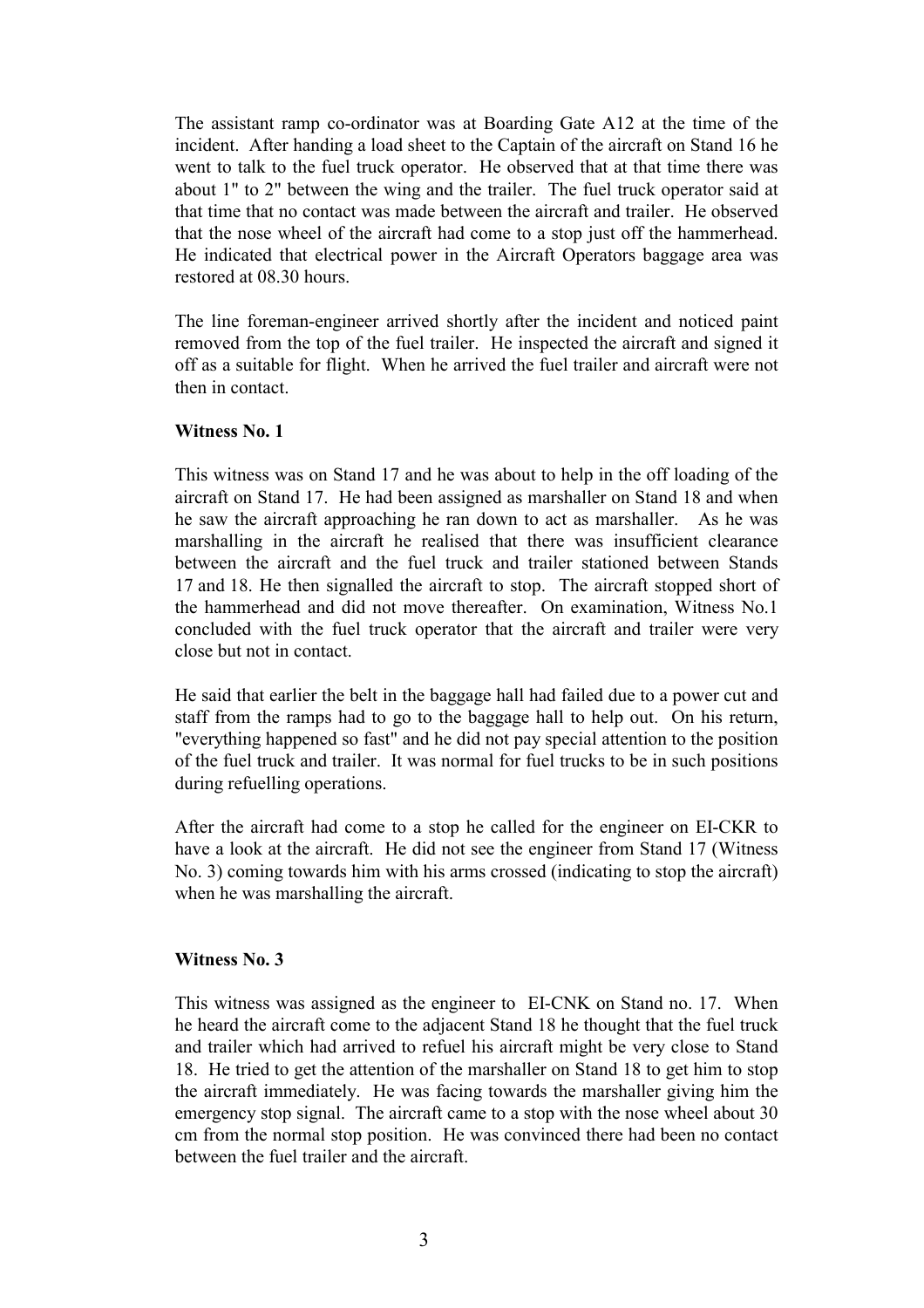The Captain of the aircraft did not give any indication that he was responding to the signals being given by the witness. Witness No.3 indicated that the fuel truck operator had called his superiors who had alerted the airport fire service. He then returned to Stand 17 and his aircraft. The FPO arrived and preserved the scene on Stand 17 and 18.

This witness recommended the installation of emergency telephones at strategic points on the ramp.

#### **Witness no. 5**

This witness was assigned as Ramp Agent team leader for EI-CKR when that aircraft came in. The electricity power supply had failed in the baggage hall area prior to the arrival of the aircraft and most of his crew were in this area. He said that 80% of the ramp crew were in the baggage hall during the power failure.

They received a call that the Operator`s aircraft were coming in earlier than expected. He had marshalled in the aircraft on Stand 17. He heard shouts and the aircraft on Stand 18 had just come to a stop. In his estimation, the aircraft and trailer did not make contact.

He said that they were about to push back EI-CKR when the FPO prevented the movement of the aircraft. The aircraft, due to position to Stansted, did not require fuel and had no passengers on board.

#### **Witness no. 6**

This witness was First Officer on EI-CKR. He was PNF (pilot not-flying) when the aircraft landed on Runway 10. The aircraft taxied on Bravo Two via the apron, made a right hand turn on to Stand 18. He observed the aircraft on Stand 17 and the fuel truck and trailer on that stand.

He was monitoring the right hand side of the aircraft. Everything was normal. They were marshalled on to the stand and the aircraft stopped in response to the marshaller.

The aircraft engineer then came on board and as the Captain and the engineer were both speaking in broken English, he did not know what they were talking about. He realised that there was some concern when the engineer and Captain both left the cockpit to inspect the aircraft. He went to the bottom of the steps for a short period before returning to the aircraft. He was not aware there was a fire engine behind the aircraft when he initially requested pushback. The aircraft crew were alerted to this by ATC.

#### **Witness No. 7**

This witness was the fuel truck operator attending EI-CNV on Stand 17. He received his training as a truck operator and driver in the RAF and was 1 year with his present employer.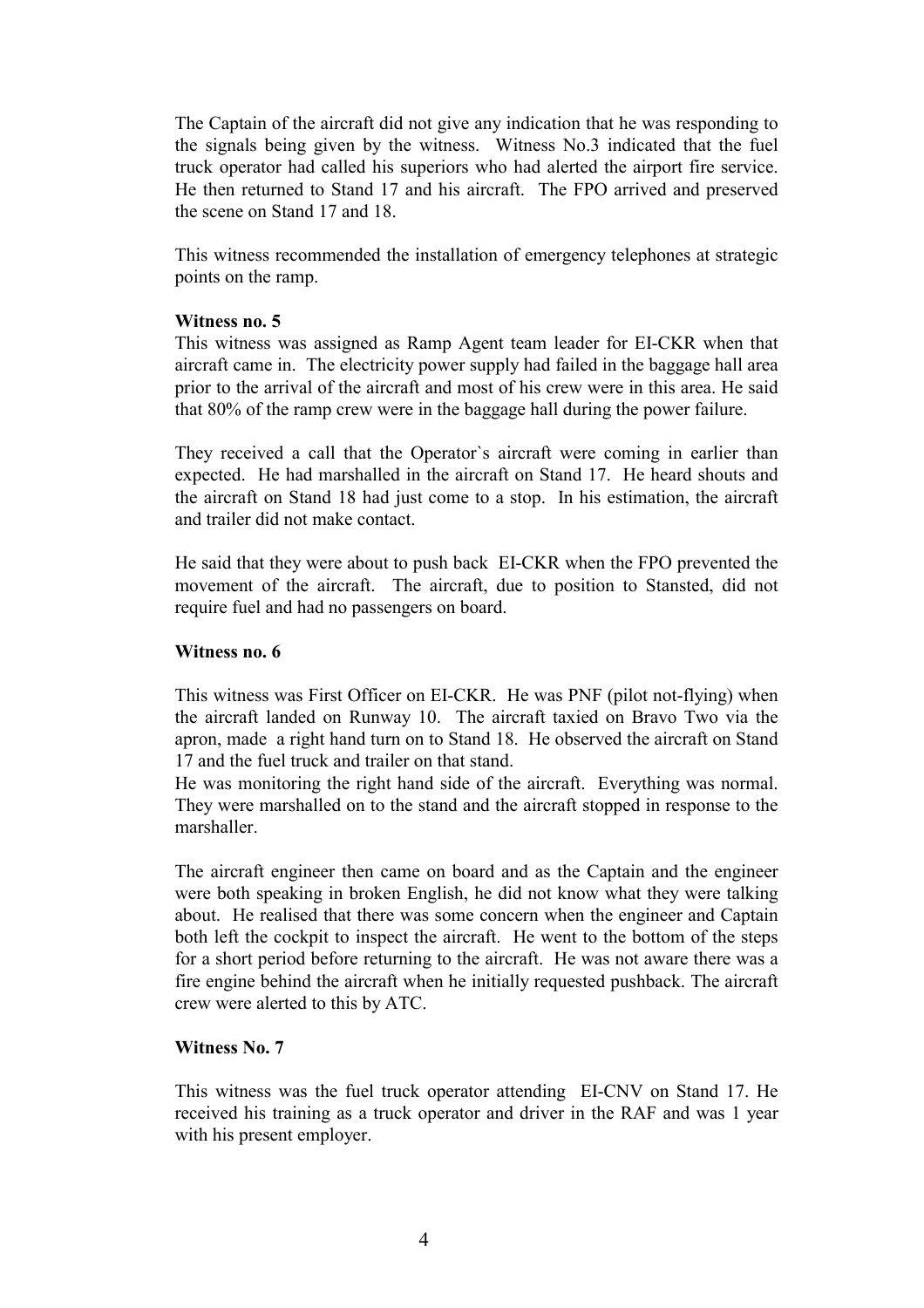When he arrived Stand 18 was empty. He parked the truck and trailer with the cab of the truck about 6 ft from the wing tip. He connected the bonding cable and was about to connect the refuelling hose to the aircraft when the engineer (Witness No. 3) who was giving him the fuel requirement figures saw EI-CKR coming on to Stand 18. The witness saw the engineer go to the rear of the trailer to ensure that the aircraft had sufficient clearance to come onto the stand. Witness then saw the engineer with his arms crossed indicating that the aircraft should stop immediately. Witness did not feel comfortable and without refuelling the aircraft on Stand 17 he reeled in the hose. He said that the outer 3 feet of the wing ended up suspended over the fuel trailer. He could not move the fuel trailer because the contact between it and the wing as he viewed it at that stage was "wafer thin". He informed his superiors of the incident and said that he could not refuel the aircraft on Stand 17. When he went back, the passengers from EI-CKR were disembarking and the wing had settled away from the fuel trailer to a distance of 1 inch.

After further inspection he observed that there was a chip of paint missing from the top of the refueller at a point directly in line with the nearest point of the wing. He was satisfied that the aircraft and trailer had touched. He did not move the trailer until after EI-CKR pushback.

He indicated that the ramp agent would normally instruct him when he could refuel an aircraft, as the ramp agent would be in control of vehicles servicing the aircraft on the stand. He commented that it was sometimes difficult to find a parking position near the aircraft.

#### **Witness No. 8**

This witness was the engineer assigned to Stand 18 and specifically to EI-CKR. He was not directly employed by the Operator but was leased through a manpower leasing agency on a temporary basis. He had worked at a foreign airport previously and indicated that all vehicles attending an aircraft at that airport have a specific parking location while on a stand.

It was, in his opinion, difficult to drive and park such a long fuel vehicle in the stand area. He observed the engineer from Stand 17 (Witness No. 3) shouting in order to have EI-CKR brought to an immediate stop.

#### **Witness No. 10**

This witness was the Captain of EI-CKR.

The aircraft landed on Runway 10 and left the runway on taxiway Bravo One via inner taxiway on apron and turned right on to Stand 18. He observed the truck on his left and the marshaller straight ahead. He continued to look to his left side.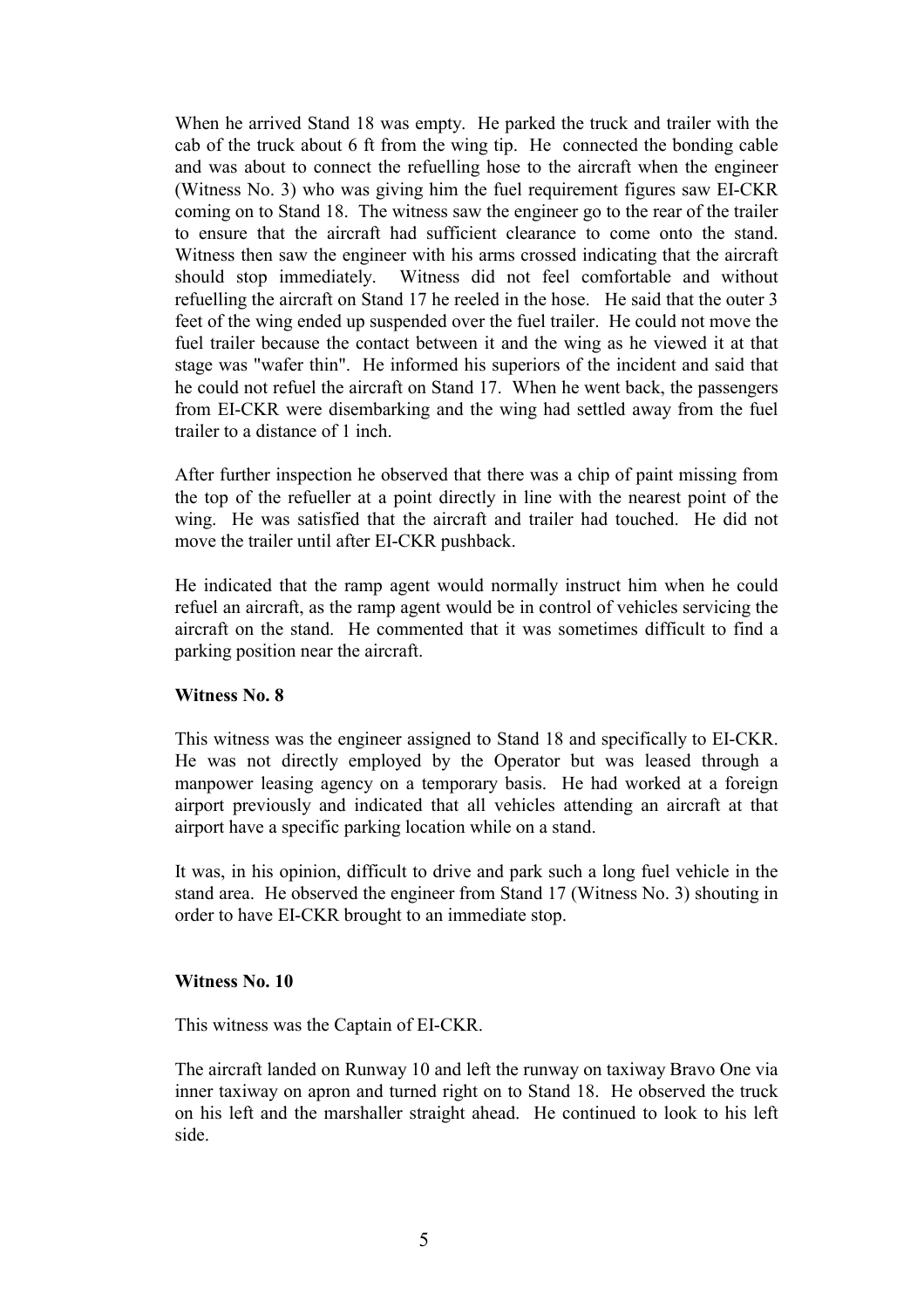He saw a member of the ground staff in a yellow jacket indicating that the clearance was sufficient. He continued to observe this member on his left and the marshaller. He taxied slowly and stopped when the marshaller told him to do so.

The aircraft was being prepared to fly back to Stansted without passengers and did not require a fuel uptake. After 15 or 20 minutes the engineers came to the cockpit and said there had been light contact between the aircraft and the fuel trailer. He said that a small amount of paint had been removed from the top of the trailer (thumbnail size) but that the aircraft was fit for flight. The doors were then closed and stairs retracted in preparation for pushback.

Then the Captain saw the fire service and police and was informed by the engineer that an investigation was in progress. He went out and observed that the distance between the wing and the trailer was about 6". He said he could see a mark on the fuel trailer from the ground but did not get on to the trailer. He did not observe any mark on the wing of the aircraft.

### **Witness No. 11**

The witness was a ground crewmember and stated that he was not designated to assist with EI-CNV on Stand 17 but initially thought that his assigned aircraft was coming on Stand 17. He was driving the mobile steps vehicle (float) which he put up to the rear passenger door of EI-CNV on Stand 17. He then saw his aircraft, EI-CKR, coming on to Stand 18 from the direction of Link 3. He drove his float around to the rear of EI-CNV and drove past the front of the fuel truck. He then became alarmed at the closeness of EI-CKR and the fuel truck and trailer and jumped out of the float. Avoiding the incoming aircraft's engines, he went around to the rear of the trailer. He saw the engineer on Stand 17 (Witness No. 3) with his arms crossed in the air, hands clasped indicating to the marshaller to bring the aircraft to a stop and apply the brakes. He did the same action but the aircraft had just stopped.

He had a conversation with the fuel truck operator who understood at the time that no impact had taken place. However, the fuel truck operator later confirmed that an impact had, in fact, taken place.

### **1.2 Injuries to persons**

There were no injuries sustained by crew, passengers, ground crew or others.

### **1.3 Damage to aircraft**

There was no apparent damage to the aircraft.

### **1.4 Other damage**

There was a chip of paint, approximately 1 inch long removed from the top of the trailer.(See Fig.2)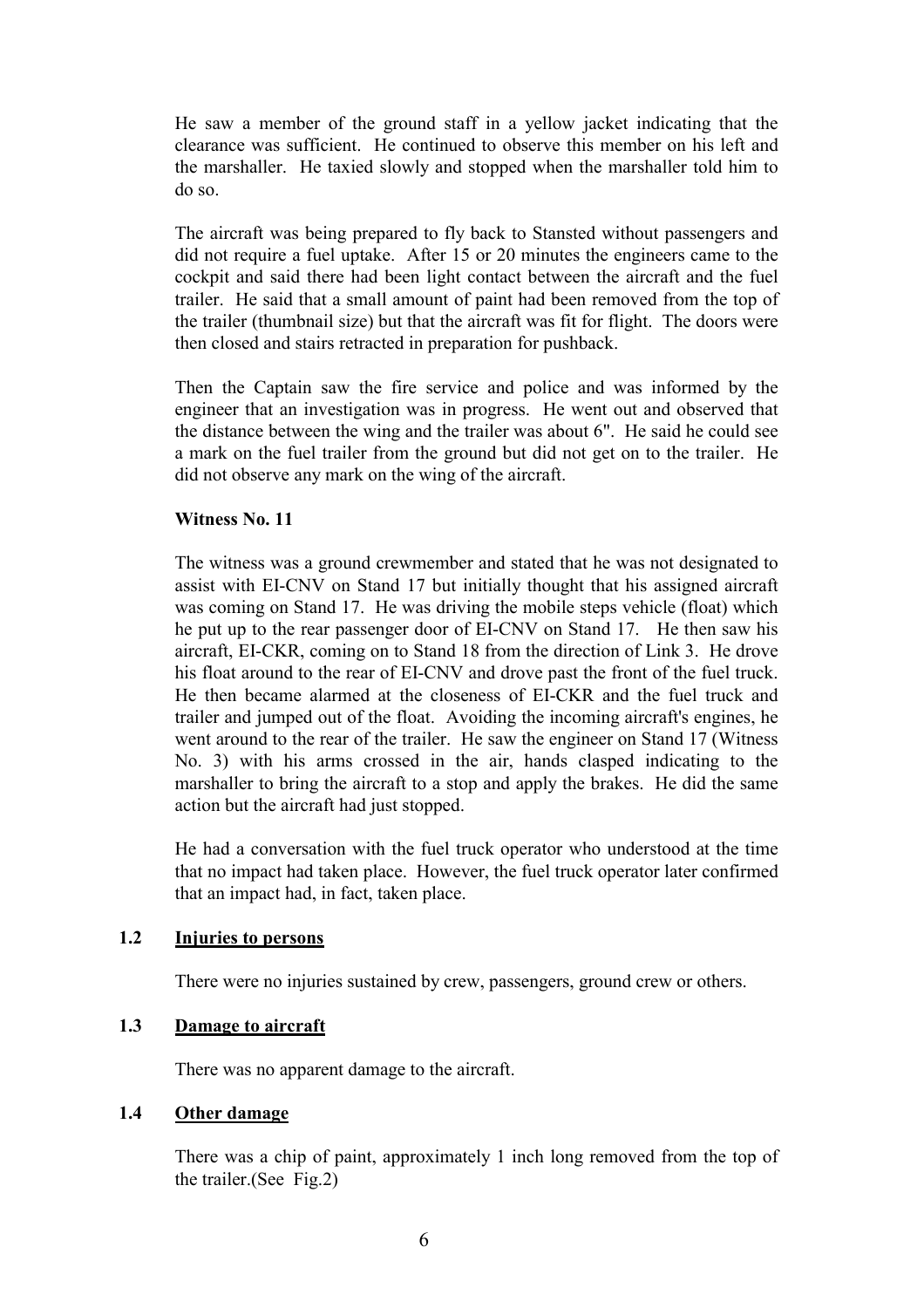### **1.5 Aerodrome Information**

### **1.5.1 Apron area**

Stand 18 is located at the extreme end of Pier A such that the yellow taxilines to the stop line on Stand 17 and Stand 18 are on a converging angle. In addition, the yellow taxiline for Stand 19 also converges with that of 18.

When Stand 19 is used for wide-bodied aircraft, Stand 18 and Stand 20 cannot be used.

The ICAO recommendation (Annex 14 Vol 1 Chap. 3.12.6) is as follows:-

*An aircraft stand should provide the following minimum clearances between an aircraft using the stand and any adjacent building, aircraft on another stand and other objects.* 

| Code             | <i><b>Clearance</b></i> | <b>Wing Span</b>                |
|------------------|-------------------------|---------------------------------|
| <b>Letter</b>    |                         |                                 |
| $\boldsymbol{A}$ | 3m                      | up to but not including $15M$   |
| $\boldsymbol{B}$ | 3m                      | 15M up to but not including 24M |
| $\mathcal{C}$    | 4.5m                    | 24M up to but not including 36M |
| D                | 7.5m                    | 36M up to but not including 52M |
| $\bm{E}$         | 7.5m                    | 52M up to but not including 65M |

*When special circumstances so warrant, these clearances may be reduced at a nose-in aircraft stand, where the code letter is D or E:* 

- *(a) between the terminal, including any fixed passenger bridge, and the nose of an aircraft; and*
- *(b) over any portion of the stand provided with azimuth guidance by a visual docking guidance system*

*Note:- On aprons, consideration also has to be given to the provision of service roads and to manoeuvring and storage area for ground equipment.* 

Stand 18 is used for aircraft with a wing span not exceeding 28.9m. The clearance required is 4.5m.

#### **1.5.2 Loss of baggage area power supply**

The Airport Operator informed the investigators that the power supply failure was limited to the baggage hall area and extended from 07.15 to 08.00 hours on 2/04/99. Because it was a submain failure the stand-by plant did not operate during this time.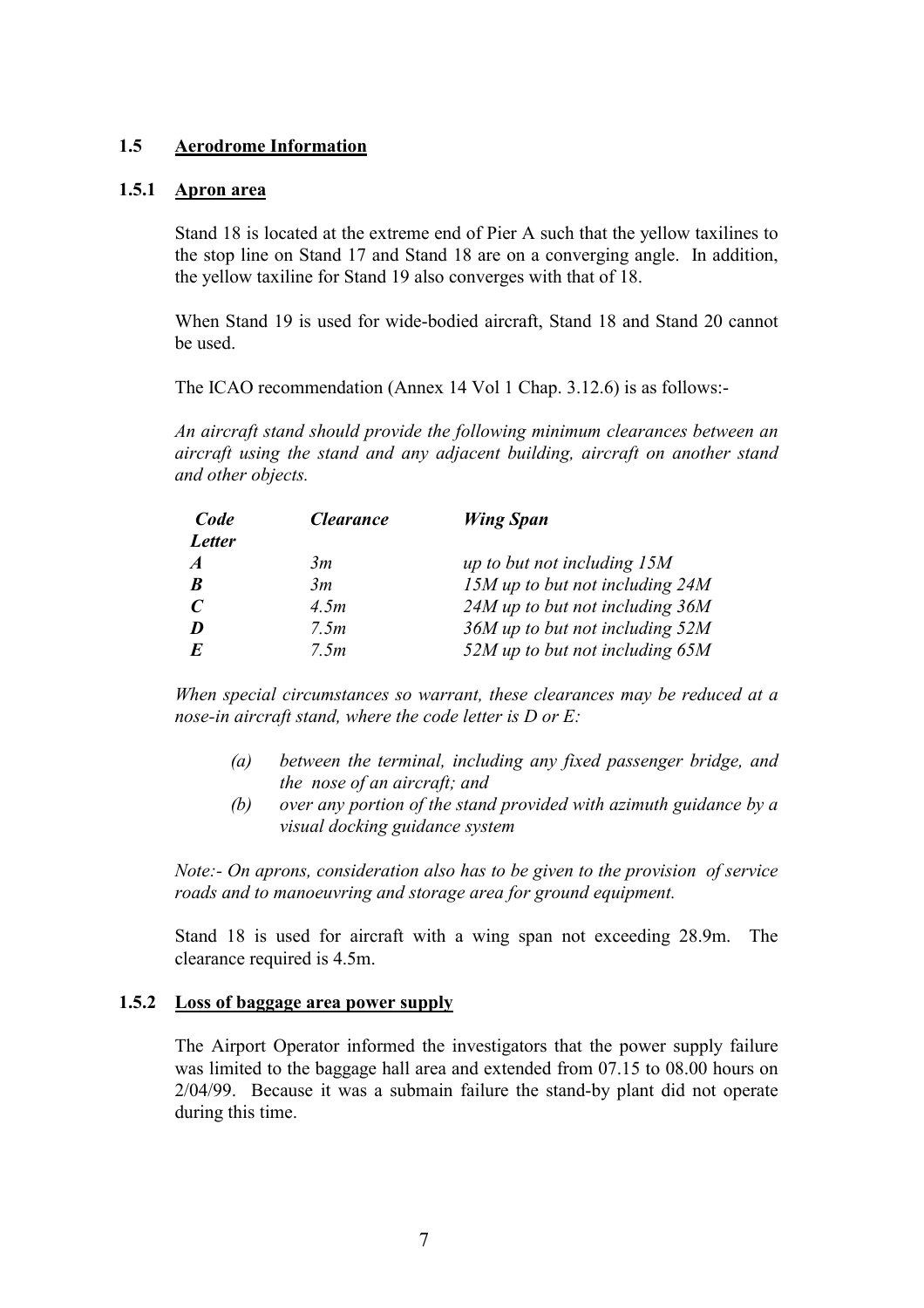### **1.6 Apron Safety, regulation, monitoring and enforcement**

Responsibility for the control of apron surface traffic rests with the Airport Operator. As stated in the Airport Directive No 2 *"in pursuance of this responsibility the Airport Authority will regulate the parking of aircraft, and the movement of vehicles, equipment and pedestrians on the apron"*

Section 5.2.1 of the Directive under marshalling states that *"it is the responsibility of the Airport Authority to provide marshalling of aircraft at Dublin Airport. Marshalling services may be delegated to a designated Handling Agent or contracted Handling Agent or contracted Handling Agents".* 

In this case, marshalling services have been delegated to the aircraft operators. Monitoring and policing of ground handling companies at Dublin Airport is carried out by the Airport Operator on an on-going basis. If any breaches of ramp safety are observed, they are brought to the attention of the offending company.

### **1.7 Additional Information**

The U.K. Civil Aviation Authority (CAA) have published a guidance document entitled "Airside Safety Management" (CAP 642) in response to the need for guidance about safe operating practices for all those engaged in activities taking place on the airside areas of airports and aerodromes.

With the support of industry and the UK Health and Safety Executive, the UK CAA established a joint Working Group to look at specific issues concerning aircraft and personal safety in the ground handling phase of airport operations. The move was in general accordance with the views of the UK Air Accident Investigation Branch. The advice and guidance in CAP 642 is best described as 'Acceptable Good Practice' and represents an acceptable way of achieving a safe standard. It illustrates how risks might be identified and provides advice about how airside safety can be placed within the context of a systematic and structured management approach - a Safety Management System.

#### **1.7.1 Training and Training Records**

Training records were provided for the following personnel:

- 1. Marshaller, Witness no. 1
- 2. Ramp Agent Team Leader, Witness no. 5
- 3. Assistant Ramp Co-ordinator and Dispatcher ,Witness no. 9
- 4. Crewman, Witness no. 11

The marshaller had undergone an operators "Ramp Safety Course" which included instruction in aircraft marshalling. The certificate was undated and was not signed by the Ramp Manager as required. Most of those interviewed did not adversely comment on the training received but expressed concern at the degree of training being received by those employed under agency contract. They further stated that the classroom training was minimal.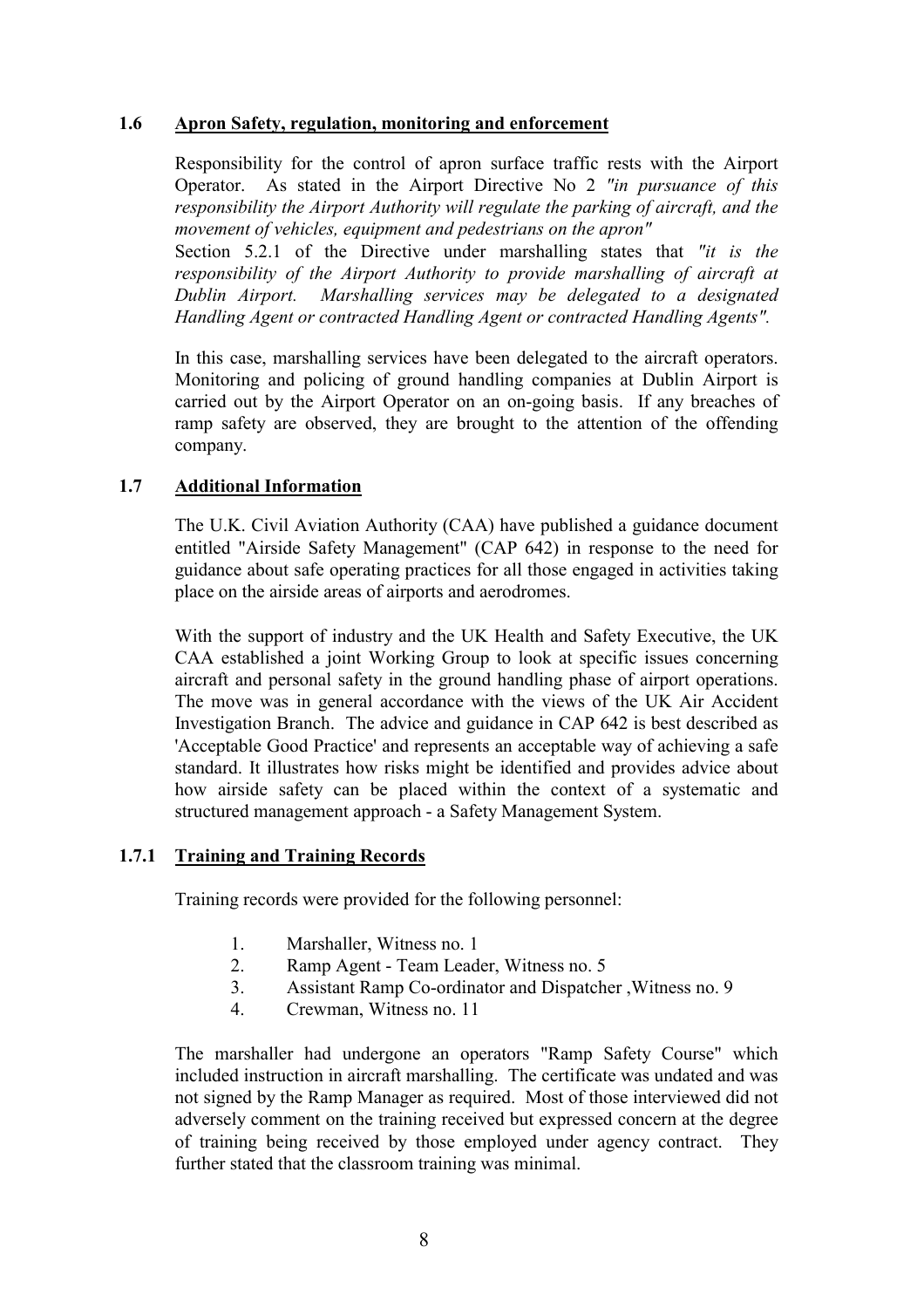### **2. Analysis**

A number of factors combined to cause this incident:

Under normal circumstances, the aircraft operators turn round time schedule requires that ramp staff and servicing vehicles are highly synchronised in order that aircraft arrive and depart at the published times. This imposes a considerable amount of pressure on all ramp staff.

On the day in question the electricity supply failed in the baggage area and this necessitated the majority of the Operator`s ramp staff to be called to the baggage area to clear bags from the belts which could not be operated. To do this, some staff operated in darkness with their hand wands converted into torches.

The exact duration and timings of the power out given by the witnesses and airport operator do not agree. However, it is apparent that some areas of the baggage hall had power restored before others. This is a normal occurrence in fault finding and subsequent power restoration.

It is clear that the effects of this power outage were felt for some time after power was restored.

It being Good Friday morning, the passenger movement through the airport was heavier than normal. To compound the problem, some of the Operator's aircraft arrived early and needed to be marshalled on to their stands. The marshaller for EI-CKR was one of those working in the baggage hall when, at short notice, he was called to the ramp area.

The fuel truck operator driving a truck and trailer of total length of 20 metres was detailed to refuel EI-CNV on Stand 17. He positioned the vehicle so that the fuel dispensing control cabinet was nearest to the aircraft's starboard wing. The position that he took up, however, meant that the trailer section protruded into the Stand 18 area. This caused an obstacle and a hazard to any aircraft approaching along the taxiline of Stand 18. There were no markings to indicate the division between Stands17and18.

At least two members of the ground crew attending EI-CNV on Stand 17 ran forward with their arms waving and hands crossed to try to capture the attention of the marshaller and the cockpit crew of EI-CKR on Stand 18. The marshaller appears not to have seen them.

The Captain and First Officer first became aware of the fuel truck and trailer when turning onto Stand 18. The Captain observed the trailer to his left hand side and continued to taxy forward observing the clearance between the wingtip and the trailer. When he could no longer be certain of the clearance due to his angle of approach as the trailer passed to his left behind him, he noticed a "ground staff member" indicating to him that the clearance was sufficient.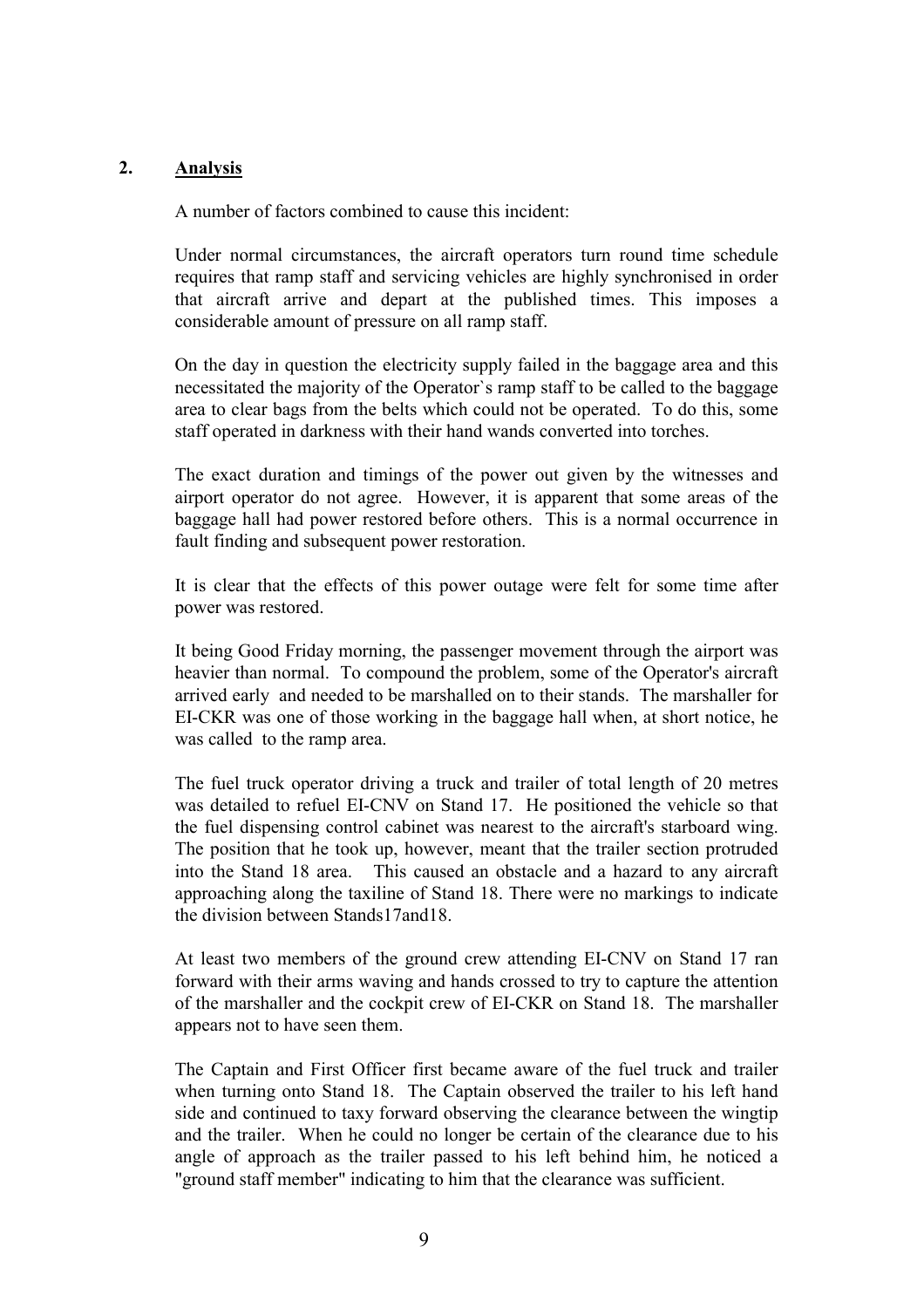The marshaller was also indicating to continue moving. He stopped the aircraft when instructed by the marshaller. The Captain was unaware of the incident until informed by the ground engineer some 15 to 20 minutes later.

The investigation failed to find the identity of the "ground staff member" mentioned by the Captain of the aircraft. There may indeed have been another witness giving signals to the cockpit crew but the basis of normal marshalling is that the flying crew respond only to the marhsallers signals.

The marshaller indicated that he signalled the pilot to stop the aircraft when he became aware that the trailer was impeding the path of the aircraft. He believed that the pilot did stop the aircraft but that the aircraft rolled forward a few feet to just short of the hammerhead. However, the aircraft should not have been guided to a position where rolling a few feet might cause a collision. At the same time, it would have been in the interests of airside safety had the Captain of the aircraft elected not to approach the stand when the fuel trailer was obviously protruding between stands. However it may not have been clear to the Captain due to the distances and angles of sight involved, that the clearance was diminishing rapidly.

A witness stated, that Stands 16, 17 and 18 have no red lines on the apron surface to indicate the boundaries of each. This was confirmed by the investigation. In addition, because Stand 19 is used for wide-bodied aircraft, markings on Stand 19 would necessarily overlap Stand 18. Another witness indicated that in other airports with which he is familiar, it is customary to have designated vehicle parking spaces on aircraft stands.

The investigation is satisfied that many of those present were not in a position to have actually witnessed the contact between the aircraft and the trailer. The chip in the paint work at the top of the fuel trailer, as pointed out to the investigators by the fuel tanker operator, could not have been seen from the ground. It should be noted that the fuel tanker operator was the only person to climb to the top of the trailer immediately after the event in order to inspect the trailer.

The importance of whether or not the aircraft actually made contact with the trailer, however lightly, is to a large degree unimportant. The fact that it was some 12 minutes after the event that the Fire Prevention Officer was informed is sufficient indication of the general lack of awareness and understanding of the potential for a disaster that existed at the time.

One indication that operational pressures might have affected airside safety standards is indicated by the fact that eighteen minutes after arriving on Stand 18 the First Officer requested push back and was unaware that a fire engine was positioned directly behind his aircraft.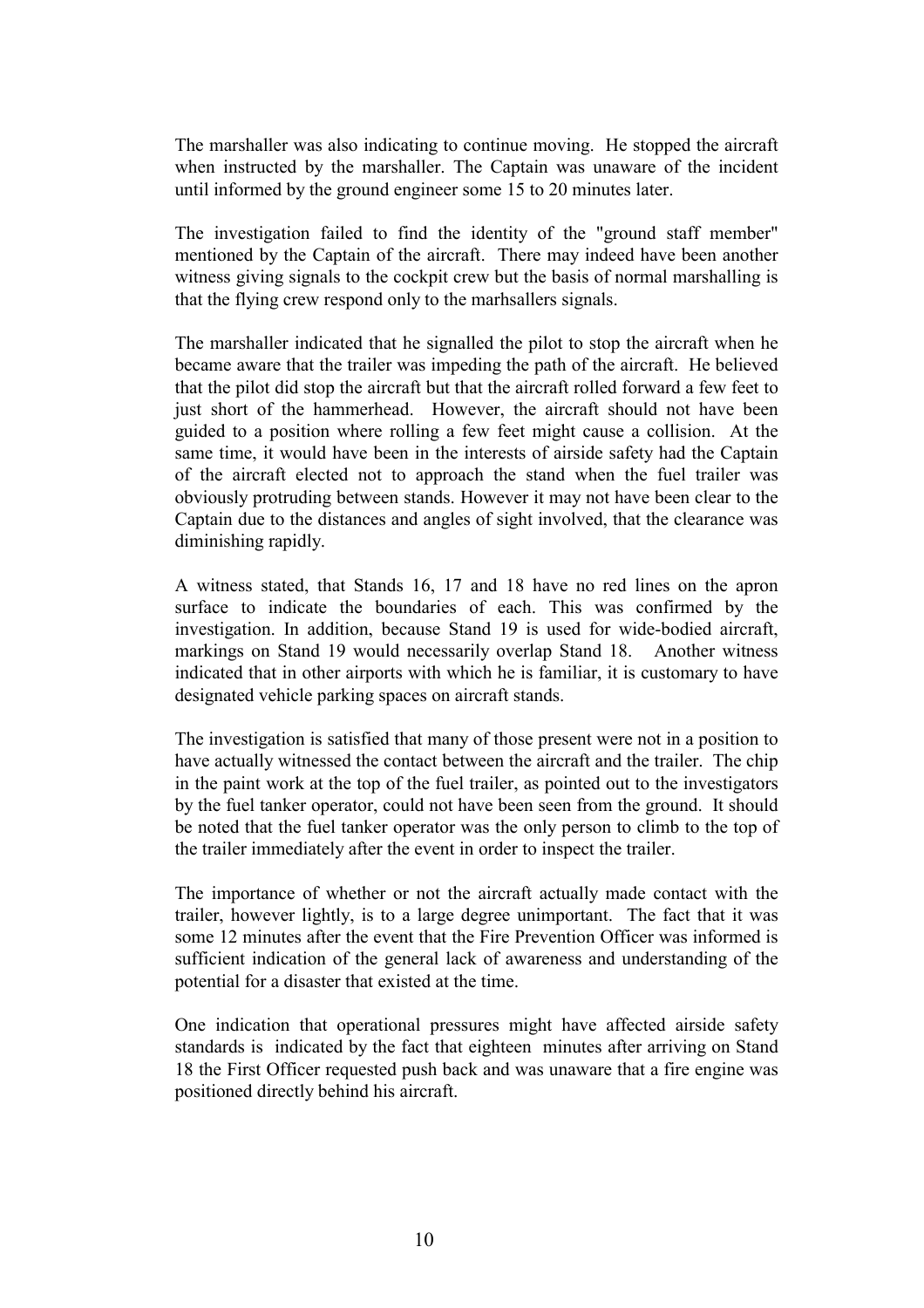### **3. Conclusions**

- **3.1** The investigation found that the aircraft wing did make contact, however lightly, with the fuel trailer.
- **3.2** The fuel truck and coupled trailer obstructed the safe entry of EI-CKR on the Stand 18.
- **3.3** The marshaller continued to marshal his aircraft along the taxiline and did not signal the flying crew in sufficient time for them to bring the aircraft to a stop at a safe distance from the fuel trailer.
- **3.4** The electrical power failure at the airport baggage area prior to the incident had an adverse effect on the safe handling of aircraft on the ramp as the majority of ramp staff were under pressure to clear the baggage and marshal/turn round the aircraft.
- **3.5** The aircraft operator failed to notify the incident to the airport operator within a reasonable time contrary to laid down airport procedures.
- **3.6** Stand markings, or lack thereof, on Stands 17, 18 and 19 are misleading and confusing, leading to potential misjudgements.

### **4. Safety Recommendations**

- **4.1** The airport operator, Aer Rianta, should review the practice of permitting fuel trucks with trailers coupled to operate on stands where the adjacent stands converge such as Stands 17 and 18, unless there are clearly designated areas for parking of servicing equipment on the stand. **[\(SR 51 of 1999\)](#page-0-0)**
- **4.2** The IAA should set up a working group consisting of the IAA, Airport Owner, and representatives of the different ground handling agencies/companies to formulate a set of requirements/criteria for the management and operation of airport apron areas, thereby providing a standard against which these operations will be audited and monitored. **[\(SR 52 of 1999\)](#page-0-0)** 
	- *Note: A similar safety recommendation to the above was previously recommended in Report Series 1/98. It was SR 4.2 in that report. It is now coded as SR 31 of 1998*
- **4.3** That within this IAA sponsored working group the CAA CAP642 document be considered as a basis for the working group deliberations. **[\(SR 53 of 1999\)](#page-0-0)** 
	- *Note: A similar safety recommendation to the above was previously recommended in Report Series 1/98. It was SR 4.2 in that report. It is now coded as SR 32 of 1998*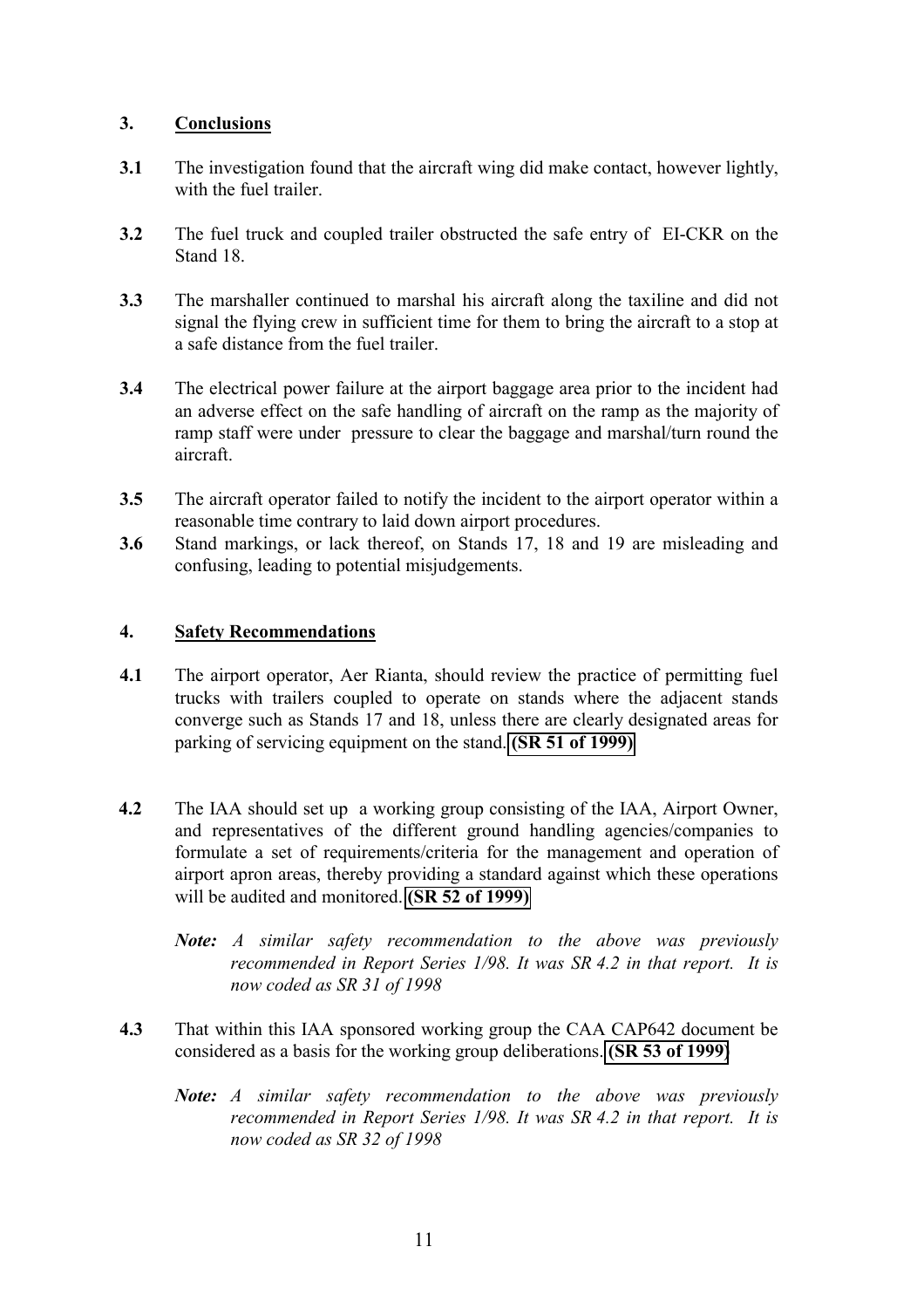- **4.4** Although there are no ICAO requirements to have detailed stand markings there is clearly a need for division lines between stands at this airport. The airport operator, Aer Rianta, should review its position on this. **[\(SR 54 of 1999\)](#page-0-0)**
- **4.5** Employers of ramp staff at Dublin Airport should ensure that improved training is provided for all ramp staff. A syllabus of training, including classroom training should be established and conducted by the aircraft operator. This training should be audited by the airport operator on a regular basis. **[\(SR 55 of](#page-0-0) [1999\)](#page-0-0)**
	- *Note: Subsequent to this incident the Aircraft Operator has reviewed ground operations training documentation in regard to ramp operations and produced numerous amendments and additions*.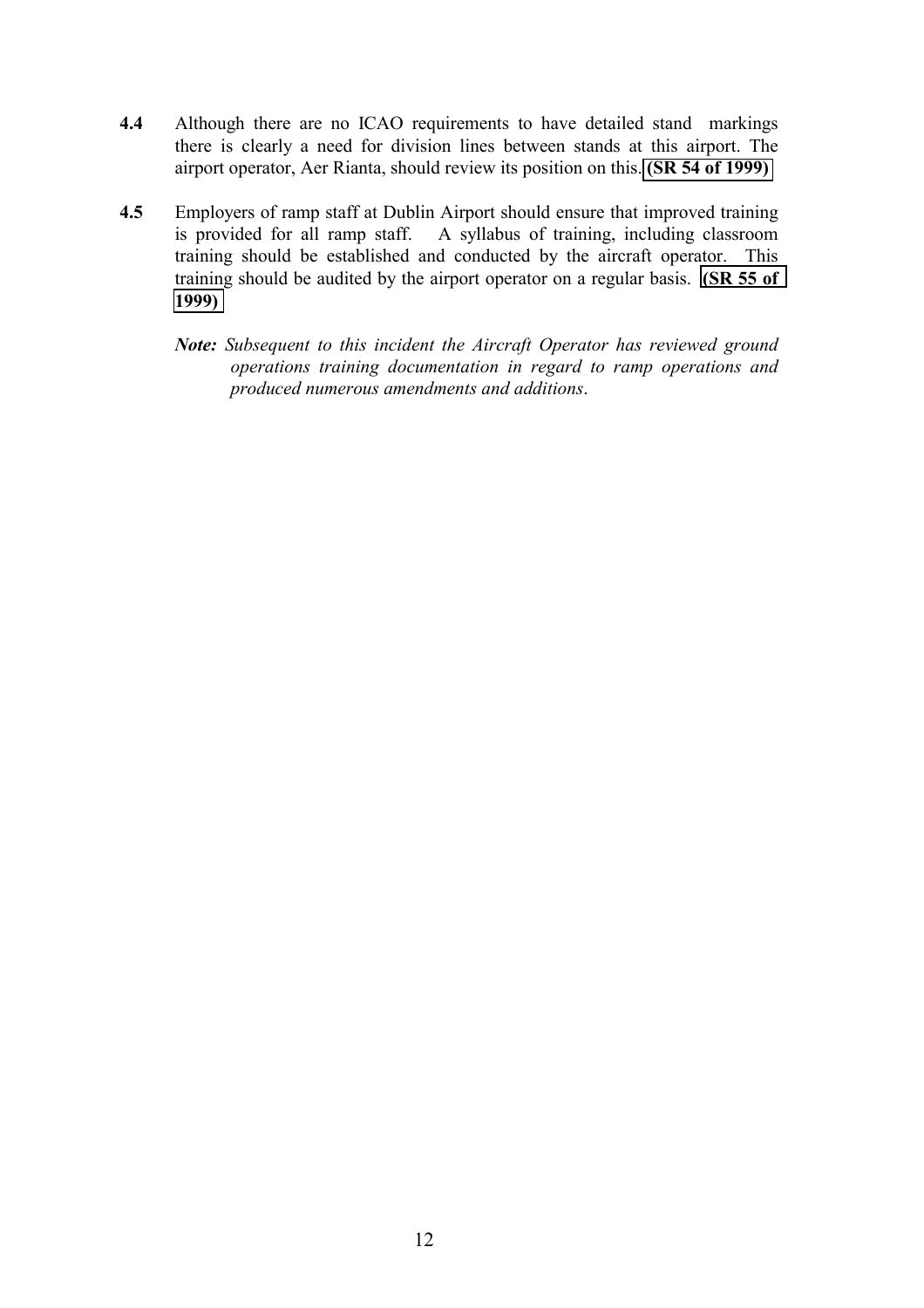

## **Interviewees**

.

- 
- 
- 
- 4 Engineer -Line Foreman \*<br>5 Ramp Agent Team Leader
- 6 F.O. EI-CKR
- 1 Marshaller 7 Fuel Truck Operator
- 2 Ramp Co-Ordinator \* 8 Engineer Stand 18
- 3 -Engineer Stand 17 9 Asst. Ramp Co-Ordinator \* 4 Engineer Line Foreman \* 10 Captain EI-CKR
	-
	- 11 Ground Crew Stands 17 & 18
	- \* arrived later